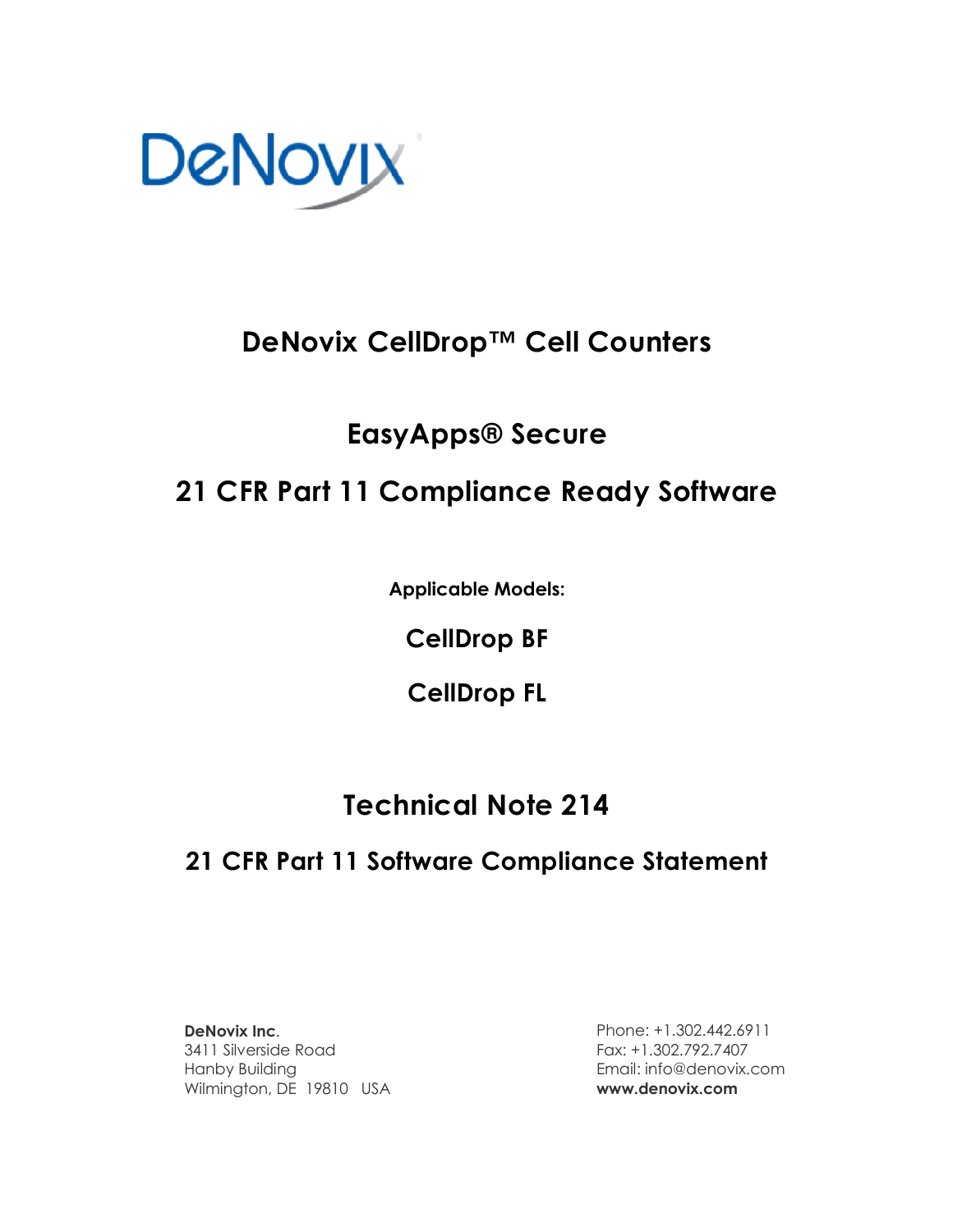

## **Document Control**

| Document # | <b>Version</b> | <b>Author</b> | Date               | <b>Description</b>                                                                |
|------------|----------------|---------------|--------------------|-----------------------------------------------------------------------------------|
| 214        | A              | DeNovix Inc.  | August 17,<br>2020 | First publication. For use with<br>CellDrop software versions<br>1.7.2 and later. |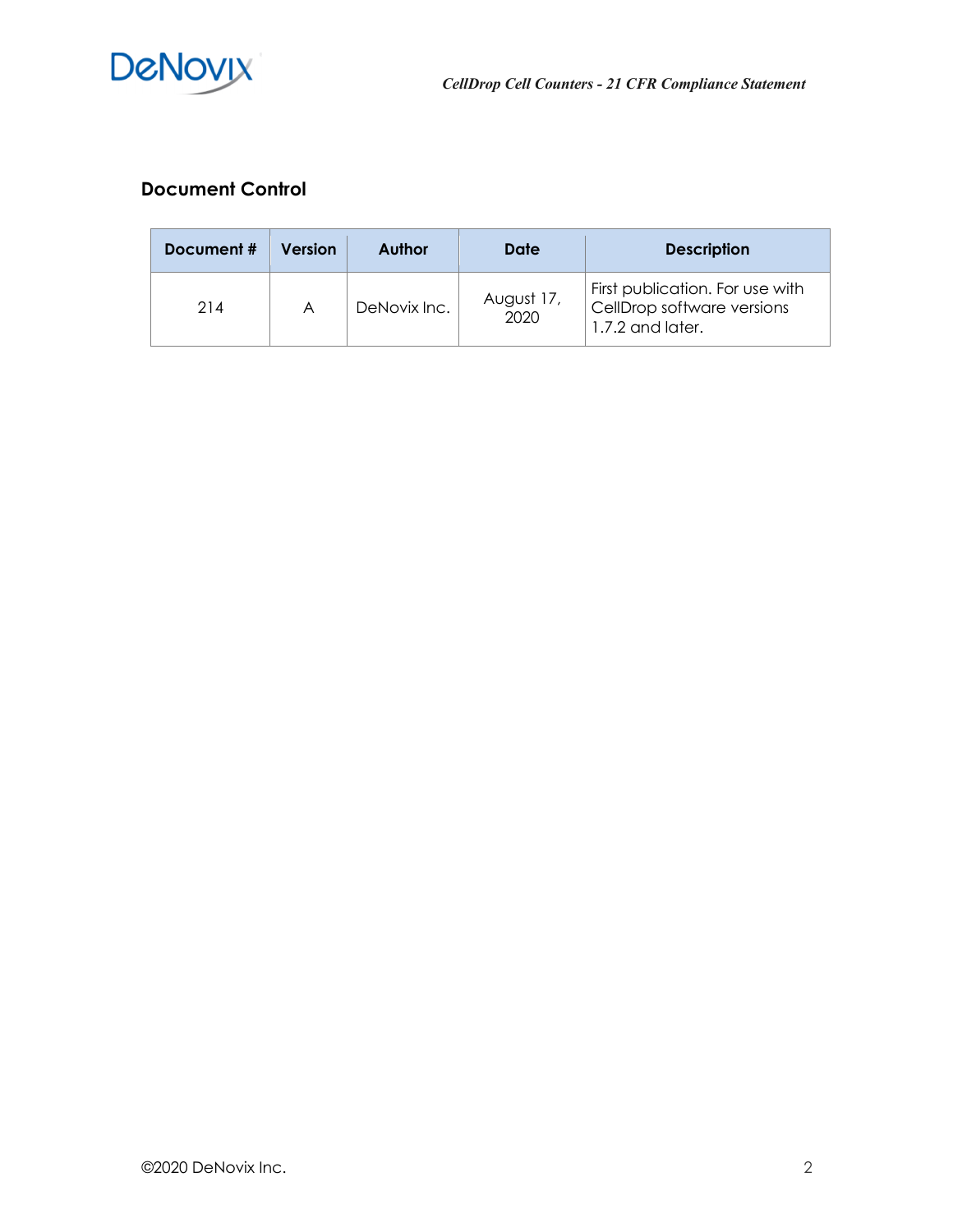

#### **Background**

DeNovix EasyApps® Secure is an optional software suite for CellDrop™ Automated Cell Counters. EasyApps Secure allows facilities to comply with the United States Food and Drug Administration Code of Federal Regulation Title 21, Part 11; Electronic Records, Electronic Signatures (21 CFR Part 11). The software provides a method of regulatory compliance; however, it is the responsibility of the end user organization and system administrators to ensure full compliance with all sections of the regulation.

### **How DeNovix EasyApps Secure Enables Compliance with 21 CFR Part 11**

EasyApps Secure modifies the operating software so that the device functions as a closed system. Obtain an activation code from DeNovix or a DeNovix Distributor. During activation, a convenient configuration wizard guides the activating administrator through a series of steps to define the Roles, Signature Meanings, Password Rules and User accounts information. After completing activation, system access is only possible through unique User ID, passwordprotected accounts. Electronic signatures are enabled according to the Role assigned for each User ID. The system enables electronic signature of records for the user logged into the device. No additional PCs or tablets are required. Please see the CellDrop User Guide for detailed instructions.

In this document, each relevant 21 CFR Part 11 section and paragraph is listed. For each section, the compliance features of the DeNovix software as well as the responsibilities of the customer organization and system administrators are detailed.

**IMPORTANT: In accordance with FDA regulations, DeNovix does not claim that its software or products are certified as 21 CFR Part 11 compliant. EasyApps® Secure software provides a mechanism for compliance, however the software itself does not guarantee customers are complying with Code of Federal Regulations Title 21 Part 11 - Electronic Records, Electronic Signatures. Compliance is the responsibility of the customer organization, system administrators and end users. All customer parties must abide by the requirements of the regulations to ensure complete compliance. The customer organization is solely responsible for establishing and following standard operating procedures as applicable for the facility.**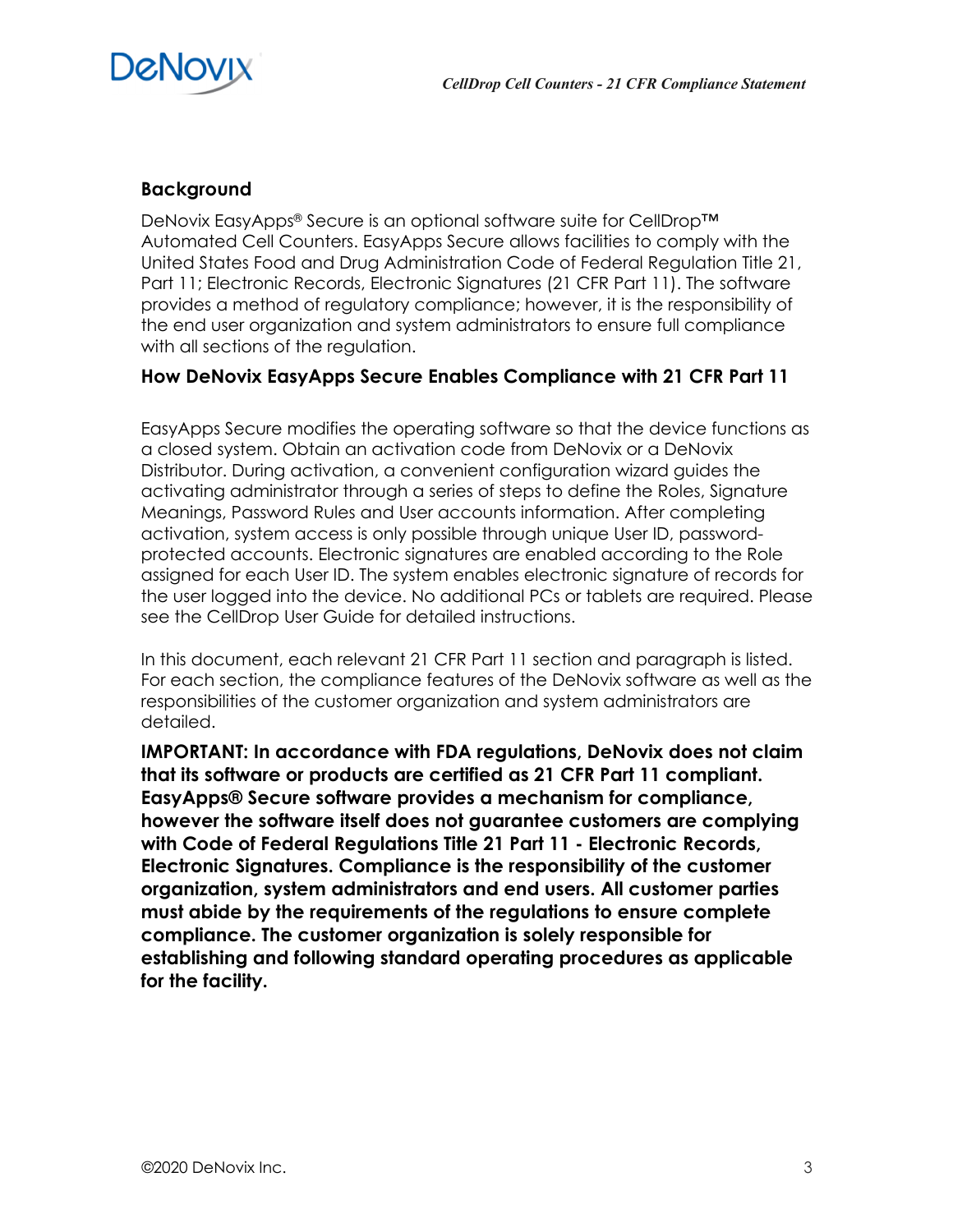

| 21 CFR Paragraph                                                                                                                                                                                                                                                                                                                                                                                                                                                                  | <b>Compliance Details</b>                                                                                                                                                                                                                                                                                                                                                                                                                                                                                                                                                                                                                                 |  |
|-----------------------------------------------------------------------------------------------------------------------------------------------------------------------------------------------------------------------------------------------------------------------------------------------------------------------------------------------------------------------------------------------------------------------------------------------------------------------------------|-----------------------------------------------------------------------------------------------------------------------------------------------------------------------------------------------------------------------------------------------------------------------------------------------------------------------------------------------------------------------------------------------------------------------------------------------------------------------------------------------------------------------------------------------------------------------------------------------------------------------------------------------------------|--|
| Part 11.10 Controls for closed systems                                                                                                                                                                                                                                                                                                                                                                                                                                            |                                                                                                                                                                                                                                                                                                                                                                                                                                                                                                                                                                                                                                                           |  |
| 11.10 Persons who use closed systems to create,<br>modify, maintain, or transmit electronic records shall<br>employ procedures and controls designed to ensure<br>the authenticity, integrity, and, when appropriate, the<br>confidentiality of electronic records, and to ensure<br>that the signer cannot readily repudiate the signed<br>record as not genuine. Such procedures and controls<br>shall include the following:                                                   | DeNovix EasyApps® Secure software enables 21 CFR<br>Mode, creating a closed system and a user<br>interface able to comply with this regulation. Facility<br>Standard Operating Procedures (SOPs) and the<br>System Administrators are responsible for ensuring<br>security measures for data handling and system<br>access are followed.                                                                                                                                                                                                                                                                                                                  |  |
| (a) Validation of systems to ensure accuracy,<br>reliability, consistent intended performance, and the<br>ability to discern invalid or altered records.                                                                                                                                                                                                                                                                                                                          | IQ/OQ documentation is available for system<br>validation purposes and to confirm the proper<br>function of the instrument.<br>Data is stored on the device in a format that is not<br>directly accessible to the user. Only electronically<br>signed records are saved on the device. Any<br>attempt to modify results of a signed record (such as<br>optimizing settings or adjusting gating) requires a<br>new electronic signature to save the modified result.                                                                                                                                                                                       |  |
| (b) The ability to generate accurate and complete<br>copies<br>of records in both human readable and electronic<br>form suitable for inspection, review, and copying by<br>the agency. Persons should contact the agency if<br>there are any questions regarding the ability of the<br>agency to perform such review and copying of the<br>electronic records.                                                                                                                    | Records may be exported in human readable<br>format as a pdf file or sent to a network printer. The<br>hash (MD5 Sum) value of raw data files associated<br>with an electronically signed result is indicated on<br>the pdf report when it is exported from the system.<br>Audit trail details may be exported as a csv by a<br>system administrator.                                                                                                                                                                                                                                                                                                     |  |
| (c) Protection of records to enable their accurate and<br>ready retrieval throughout the records retention<br>period.                                                                                                                                                                                                                                                                                                                                                             | All results are stored on the system in electronic<br>format and may be exported at any time in pdf. The<br>software allows records to be exported after each<br>signature event if desired. This creates an accurate<br>and complete copy of the result at the time of<br>signature. DeNovix recommends that facilities<br>establish SOPs for export of records to a secondary<br>location that is regularly backed up according to<br>the organization's records retentions requirements.                                                                                                                                                               |  |
| (d) Limiting system access to authorized individuals.                                                                                                                                                                                                                                                                                                                                                                                                                             | Only authorized users with a valid User ID and<br>password can access the system.                                                                                                                                                                                                                                                                                                                                                                                                                                                                                                                                                                         |  |
| (e) Use of secure, computer-generated, time-<br>stamped audit trails to independently record the date<br>and time of operator entries and actions that create,<br>modify, or delete electronic records. Record changes<br>shall not obscure previously recorded information.<br>Such audit trail documentation shall be retained for a<br>period at least as long as that required for the subject<br>electronic records and shall be available for agency<br>review and copying. | A time-stamped audit trail is created for all signature<br>events. Only results that are electronically signed are<br>saved and may be exported from the system.<br>Records may only be deleted if they have been<br>previously exported and then are subsequently<br>archived by a system administrator. The audit trail<br>records all of these actions. A system administrator<br>can search and export the audit log reports via .csv<br>file for further inspection. Organizations should<br>establish SOPs for routinely exporting a full copy of<br>the audit trail database to csv in order to ensure<br>records are available for agency review. |  |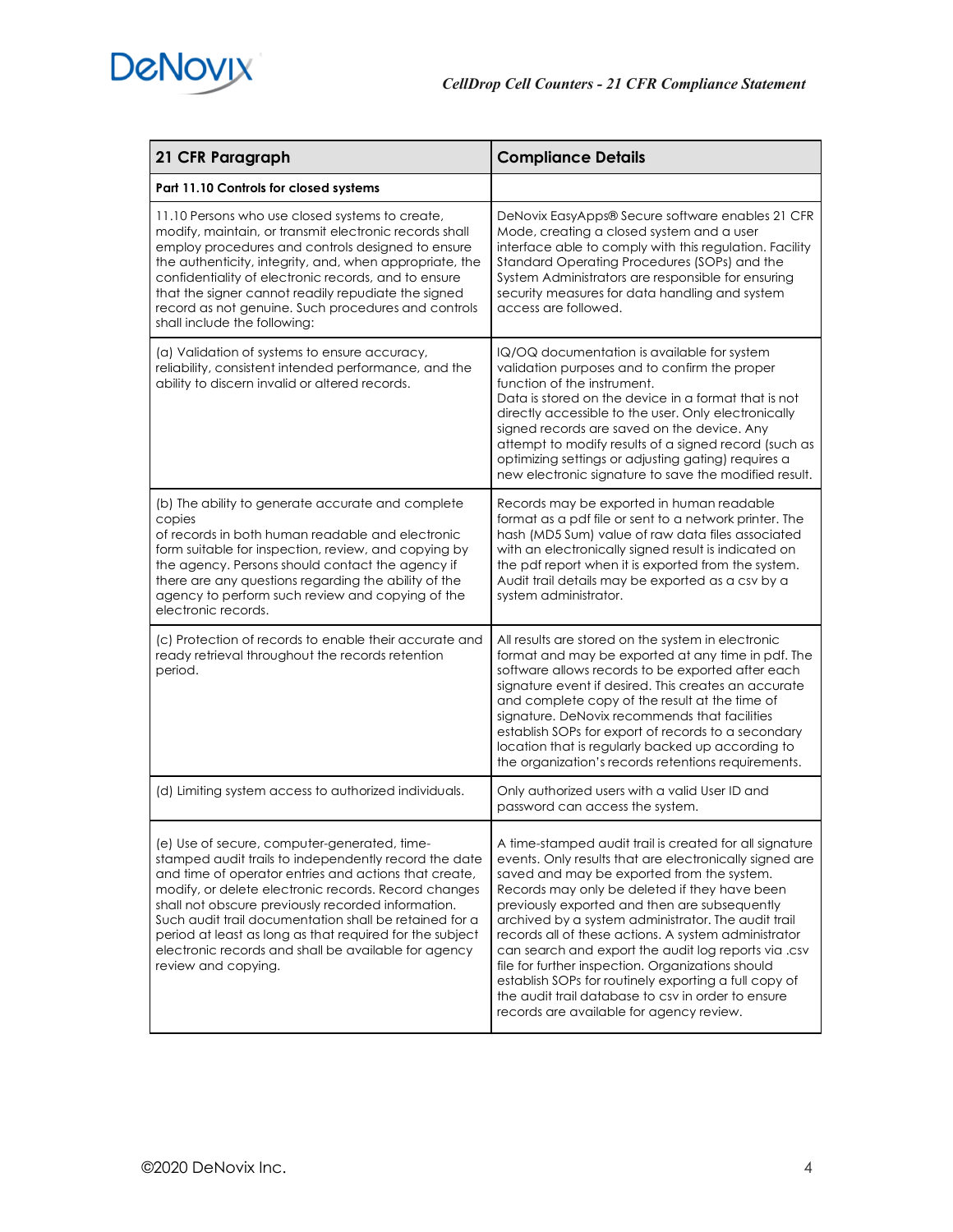

| 21 CFR Paragraph                                                                                                                                                                                                                                                                                                                                                                                                                                                                                                                                                                                                                                | <b>Compliance Details</b>                                                                                                                                                                                                                                                                                                                                                                              |
|-------------------------------------------------------------------------------------------------------------------------------------------------------------------------------------------------------------------------------------------------------------------------------------------------------------------------------------------------------------------------------------------------------------------------------------------------------------------------------------------------------------------------------------------------------------------------------------------------------------------------------------------------|--------------------------------------------------------------------------------------------------------------------------------------------------------------------------------------------------------------------------------------------------------------------------------------------------------------------------------------------------------------------------------------------------------|
| (f) Use of operational system checks to enforce<br>permitted sequencing of steps and events, as<br>appropriate.                                                                                                                                                                                                                                                                                                                                                                                                                                                                                                                                 | SOPs for proper cell counting procedures and<br>protocol settings are the responsibility of the<br>customer.                                                                                                                                                                                                                                                                                           |
| (g) Use of authority checks to ensure that only<br>authorized individuals can use the system,<br>electronically sign a record, access the operation or<br>computer system input or output device, alter a<br>record, or perform the operation at hand.                                                                                                                                                                                                                                                                                                                                                                                          | System administrators set user access through the<br>User Accounts app on the system. Each user has a<br>unique ID and is assigned a Role. The user's Role<br>establishes which Signature Meanings are permitted<br>for the user.                                                                                                                                                                      |
| (h) Use of device (e.g., terminal) checks to<br>determine, as appropriate, the validity of the source<br>of data input or operational instruction.                                                                                                                                                                                                                                                                                                                                                                                                                                                                                              | User training and SOPs for proper cell counting<br>procedures and protocol settings are the<br>responsibility of the customer.                                                                                                                                                                                                                                                                         |
| (i) Determination that persons who develop,<br>maintain, or use electronic record/electronic<br>signature systems have the education, training, and<br>experience to perform their assigned tasks.                                                                                                                                                                                                                                                                                                                                                                                                                                              | User training and SOPs for proper cell counting<br>procedures and protocol settings are the<br>responsibility of the customer. The CellDrop User<br>Guide provides detailed instructions on using the<br>electronic record/electronic signature system within<br>the device. The customer is responsible for training<br>users on the proper use of EasyApps Secure software.                          |
| (i) The establishment of, and adherence to, written<br>policies that hold individuals accountable and<br>responsible for actions initiated under their electronic<br>signatures, in order to deter record and signature<br>falsification.                                                                                                                                                                                                                                                                                                                                                                                                       | Responsibility of the customer and system<br>administrators.                                                                                                                                                                                                                                                                                                                                           |
| (k) Use of appropriate controls over systems<br>documentation including:<br>(1) Adequate controls over the distribution of,<br>access to, and use of documentation for system<br>operation and maintenance.<br>(2) Revision and change control procedures to<br>maintain an audit trail that documents time-<br>sequenced development and modification of<br>systems documentation.                                                                                                                                                                                                                                                             | A release-specific CellDrop User Guide is included<br>onboard with each software release.<br>DeNovix software releases are developed, tested<br>and documented according to written procedures.<br>Software updates are logged in the audit trail log.<br>The software and firmware versions are saved as part<br>of the sample data file. A release history is available<br>from the DeNovix website. |
| 11.30 Controls for open systems.                                                                                                                                                                                                                                                                                                                                                                                                                                                                                                                                                                                                                |                                                                                                                                                                                                                                                                                                                                                                                                        |
| Persons who use open systems to create, modify,<br>maintain or transmit electronic records shall employ<br>procedures and controls designed to ensure the<br>authenticity, integrity, and, as appropriate, the<br>confidentiality of electronic records from the point of<br>their creation to the point of their receipt. Such<br>procedures and controls shall include those<br>identified in 11.10, as appropriate, and additional<br>measures such as document encryption and use of<br>appropriate digital signature standards to ensure, as<br>necessary under the circumstances, record<br>authenticity, integrity, and confidentiality. | Not applicable. CellDrop instruments with EasyApps<br>Secure operate as a closed system.                                                                                                                                                                                                                                                                                                               |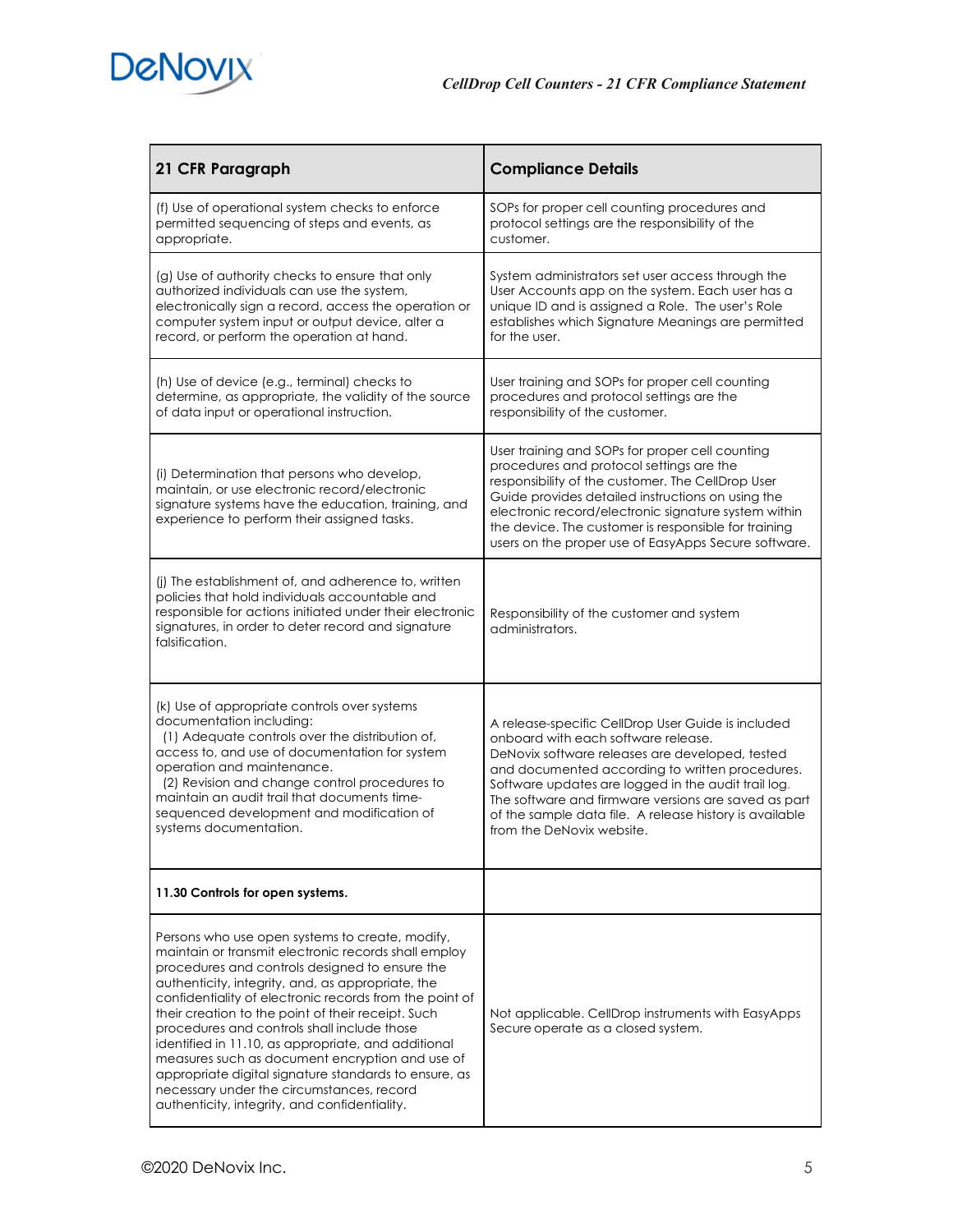

| 21 CFR Paragraph                                                                                                                                                                                                                                                                                                                                                 | <b>Compliance Details</b>                                                                                                                                                                                                                                                                                                                                                                                                                                                                                                                                                                                                   |
|------------------------------------------------------------------------------------------------------------------------------------------------------------------------------------------------------------------------------------------------------------------------------------------------------------------------------------------------------------------|-----------------------------------------------------------------------------------------------------------------------------------------------------------------------------------------------------------------------------------------------------------------------------------------------------------------------------------------------------------------------------------------------------------------------------------------------------------------------------------------------------------------------------------------------------------------------------------------------------------------------------|
| 11.50 Signature manifestations.                                                                                                                                                                                                                                                                                                                                  |                                                                                                                                                                                                                                                                                                                                                                                                                                                                                                                                                                                                                             |
| (a) Signed electronic records shall contain<br>information associated with the signing that clearly<br>indicates all of the following:<br>(1) The printed name of the signer;<br>(2) The date and time when the signature was<br>executed: and<br>(3) The meaning (such as review, approval,<br>responsibility, or authorship) associated with the<br>signature. | EasyApps Secure requires unique User IDs for each<br>individual accessing the system. The system<br>administrators manage the user accounts.<br>(1) User ID, first name and last name as entered by<br>the system administrators is required and included in<br>signatures. (2) The date and time of a signature is<br>captured and linked to the signed record. Any<br>signature event is recorded in the Audit Trail log.<br>(3) Each user is assigned to a Role within the<br>organization by the system administrators. Each Role,<br>and therefore User, can electronically sign with<br>permitted Signature Meanings. |
| (b) The items identified in paragraphs $(a)(1)$ , $(a)(2)$ ,<br>and (a)(3) of this section shall be subject to the same<br>controls as for electronic records and shall be<br>included as part of any human readable form of the<br>electronic record (such as electronic display or<br>printout).                                                               | Any signature manifestation associated with a record<br>may not be directly accessed or modified. All<br>signature manifest information is saved within the<br>system and linked to signed result record. Details<br>included in the human readable pdf report when<br>generated include User ID, first name, last name,<br>date and time, hash values of associated files and<br>signature meaning.                                                                                                                                                                                                                        |
| 11.70 Signature/record linking.                                                                                                                                                                                                                                                                                                                                  |                                                                                                                                                                                                                                                                                                                                                                                                                                                                                                                                                                                                                             |
| Electronic signatures and handwritten signatures<br>executed to electronic records shall be linked to their<br>respective electronic records to ensure that the<br>signatures cannot be excised, copied, or otherwise<br>transferred to falsify an electronic record by ordinary<br>means.                                                                       | Any electronic signature associated with a record<br>may not be directly accessed, deleted, transferred or<br>modified. Each signed result includes a unique result<br>ID that provides further confirmation of record<br>linkage.                                                                                                                                                                                                                                                                                                                                                                                          |
| 11.100 General requirements.                                                                                                                                                                                                                                                                                                                                     |                                                                                                                                                                                                                                                                                                                                                                                                                                                                                                                                                                                                                             |
| (a) Each electronic signature shall be unique to one<br>individual and shall not be reused by, or reassigned<br>to, anyone else.                                                                                                                                                                                                                                 | A unique User ID is required for each user. Facilities<br>and system administrators are responsible for ensuring<br>users do not share sign-in credentials and follow<br>compliance requirements.                                                                                                                                                                                                                                                                                                                                                                                                                           |
| (b) Before an organization establishes, assigns,<br>certifies, or otherwise sanctions an individual's<br>electronic signature, or any element of such<br>electronic signature, the organization shall verify the<br>identity of the individual.                                                                                                                  | Responsibility of the customer and system<br>administrators.                                                                                                                                                                                                                                                                                                                                                                                                                                                                                                                                                                |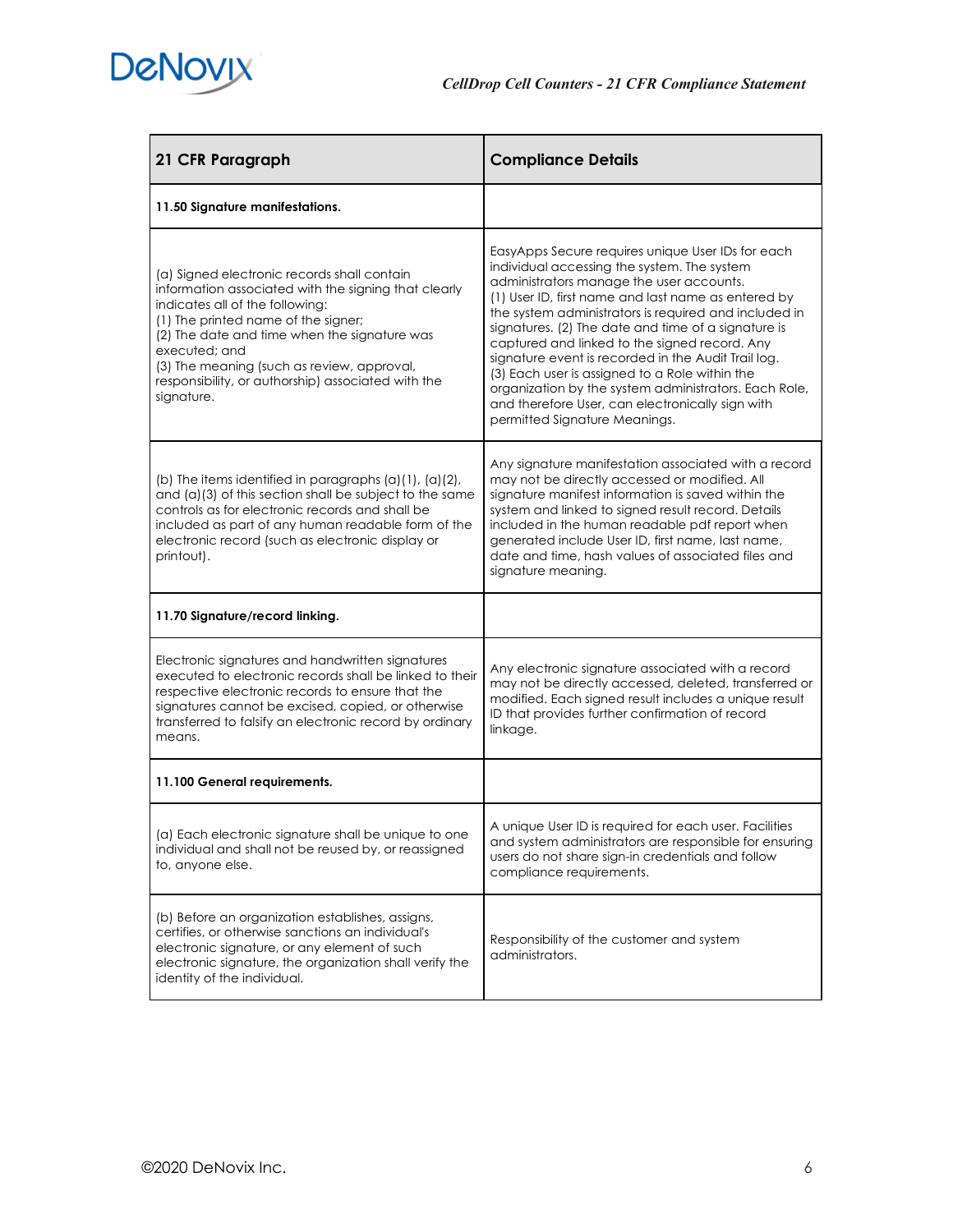

| 21 CFR Paragraph                                                                                                                                                                                                                                                                                                                                                                                                                                                                                                                                                                                                                                                                                                                                                | <b>Compliance Details</b>                                                                                                                                                                                                              |
|-----------------------------------------------------------------------------------------------------------------------------------------------------------------------------------------------------------------------------------------------------------------------------------------------------------------------------------------------------------------------------------------------------------------------------------------------------------------------------------------------------------------------------------------------------------------------------------------------------------------------------------------------------------------------------------------------------------------------------------------------------------------|----------------------------------------------------------------------------------------------------------------------------------------------------------------------------------------------------------------------------------------|
| (c) Persons using electronic signatures shall, prior to or<br>at the time of such use, certify to the agency that the<br>electronic signatures in their system, used on or after<br>August 20, 1997, are intended to be the legally binding<br>equivalent of traditional handwritten signatures.<br>(1) The certification shall be submitted in paper form<br>and signed with a traditional handwritten signature, to<br>the Office of Regional Operations (HFC-100), 5600<br>Fishers Lane, Rockville, MD 20857.<br>(2) Persons using electronic signatures shall, upon<br>agency request, provide additional certification or<br>testimony that a specific electronic signature is the<br>legally binding equivalent of the signer's handwritten<br>signature. | Responsibility of the customer and system<br>administrators.                                                                                                                                                                           |
| 11.200 Electronic signature components and controls.                                                                                                                                                                                                                                                                                                                                                                                                                                                                                                                                                                                                                                                                                                            |                                                                                                                                                                                                                                        |
| (a) Electronic signatures that are not based upon<br>biometrics shall:<br>(1) Employ at least two distinct identification<br>components such as an identification code and<br>password.                                                                                                                                                                                                                                                                                                                                                                                                                                                                                                                                                                         | Users must login using their unique User ID and<br>password.                                                                                                                                                                           |
| (i) When an individual executes a series of signings<br>during a single, continuous period of controlled system<br>access, the first signing shall be executed using all<br>electronic signature components; subsequent signings<br>shall be executed using at least one electronic<br>signature component that is only executable by, and<br>designed to be used only by, the individual.                                                                                                                                                                                                                                                                                                                                                                      | Users login for a continuous period of controlled<br>system access using their unique User ID / password.<br>The User ID and password is used to sign the first<br>record of a session. User ID is used to for subsequent<br>signings. |
| (ii) When an individual executes one or more signings<br>not performed during a single, continuous period of<br>controlled system access, each signing shall be<br>executed using all of the electronic signature<br>components.                                                                                                                                                                                                                                                                                                                                                                                                                                                                                                                                | Any system access for signing records requires<br>individuals log in with User ID and password                                                                                                                                         |
| (2) Be used only by their genuine owners; and                                                                                                                                                                                                                                                                                                                                                                                                                                                                                                                                                                                                                                                                                                                   | Responsibility of the customer and system<br>administrators to ensure security rules are followed in<br>the organization.                                                                                                              |
| (3) Be administered and executed to ensure that<br>attempted use of an individual's electronic signature<br>by anyone other than its genuine owner requires<br>collaboration of two or more individuals.                                                                                                                                                                                                                                                                                                                                                                                                                                                                                                                                                        | Each individual has a unique User ID and password.<br>Customer is responsible for establishing SOPs to<br>ensure that system administrator password resets<br>follow organization security procedures.                                 |
| b) Electronic signatures based upon biometrics shall<br>be designed to ensure that they cannot be used by<br>anyone other than their genuine owners.                                                                                                                                                                                                                                                                                                                                                                                                                                                                                                                                                                                                            | Biometric electronic signatures are not possible with<br>this software. This is not applicable.                                                                                                                                        |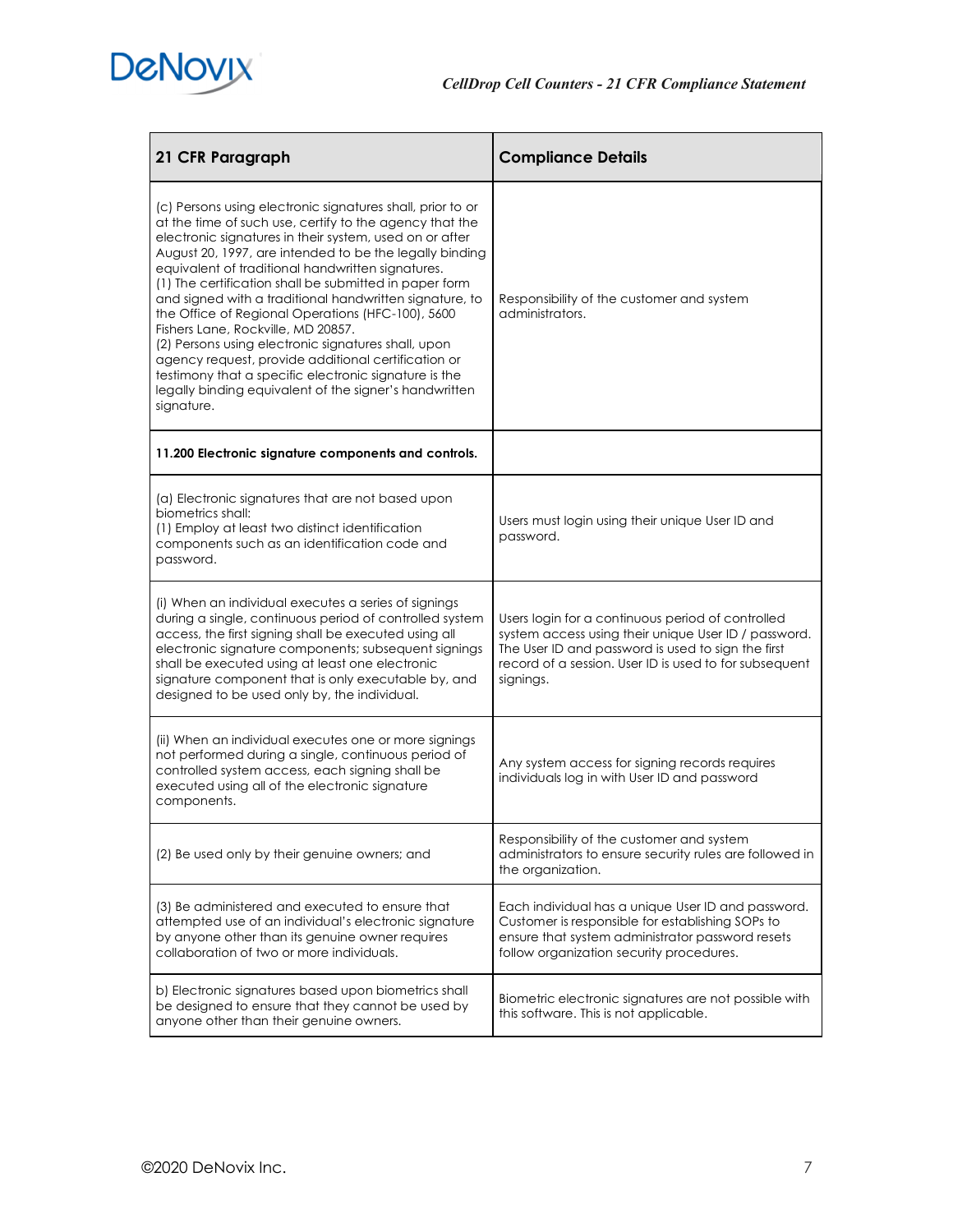

| 21 CFR Paragraph                                                                                                                                                                                                                                                                                                                             | <b>Compliance Details</b>                                                                                                                                                                                                                                                            |
|----------------------------------------------------------------------------------------------------------------------------------------------------------------------------------------------------------------------------------------------------------------------------------------------------------------------------------------------|--------------------------------------------------------------------------------------------------------------------------------------------------------------------------------------------------------------------------------------------------------------------------------------|
| 11.300 Controls for identification codes/passwords.                                                                                                                                                                                                                                                                                          |                                                                                                                                                                                                                                                                                      |
| Persons who use electronic signatures based upon use<br>of identification codes in combination with passwords<br>shall employ controls to ensure their security and<br>integrity. Such controls shall include:                                                                                                                               | A unique User ID is required for each user. Facilities<br>and system administrators are responsible for<br>ensuring users follow security procedures.                                                                                                                                |
| (a) Maintaining the uniqueness of each combined<br>identification code and password, such that no two<br>individuals have the same combination of<br>identification code and password.                                                                                                                                                       | EasyApps Secure requires each user to have a<br>unique User ID.                                                                                                                                                                                                                      |
| (b) Ensuring that identification code and password<br>issuances are periodically checked, recalled, or<br>revised (e.g., to cover such events as password<br>aging).                                                                                                                                                                         | System administrators set password rules for the<br>organization according to the organization's<br>security requirements. Mechanisms for periodic<br>password expiration and user account lockout after<br>login failures are included in the 21 CFR App<br>administrator controls. |
| (c) Following loss management procedures to<br>electronically deauthorize lost, stolen, missing, or<br>otherwise potentially compromised tokens, cards, and<br>other devices that bear or generate identification<br>code or password information, and to issue temporary<br>or permanent replacements using suitable, rigorous<br>controls. | System administrators can deactivate user<br>accounts, create new accounts and issue<br>temporary passwords for users. The customer is<br>responsible for ensuring SOPs are established for<br>these activities.                                                                     |
| (d) Use of transaction safeguards to prevent<br>unauthorized use of passwords and/or identification<br>codes, and to detect and report in an immediate and<br>urgent manner any attempts at their unauthorized use<br>to the system security unit, and, as appropriate, to<br>organizational management.                                     | EasyApps Secure requires login using a unique User<br>ID. A User ID is automatically locked (deactivated)<br>after login failures exceed the failure limits set by the<br>system administrators.                                                                                     |
| (e) Initial and periodic testing of devices, such as<br>tokens or cards, that bear or generate identification<br>code or password information to ensure that they<br>function properly and have not been altered in an<br>unauthorized manner.                                                                                               | Users must login using their unique User ID and<br>password. Preventing unauthorized facility or device<br>access is the responsibility of the customer.                                                                                                                             |